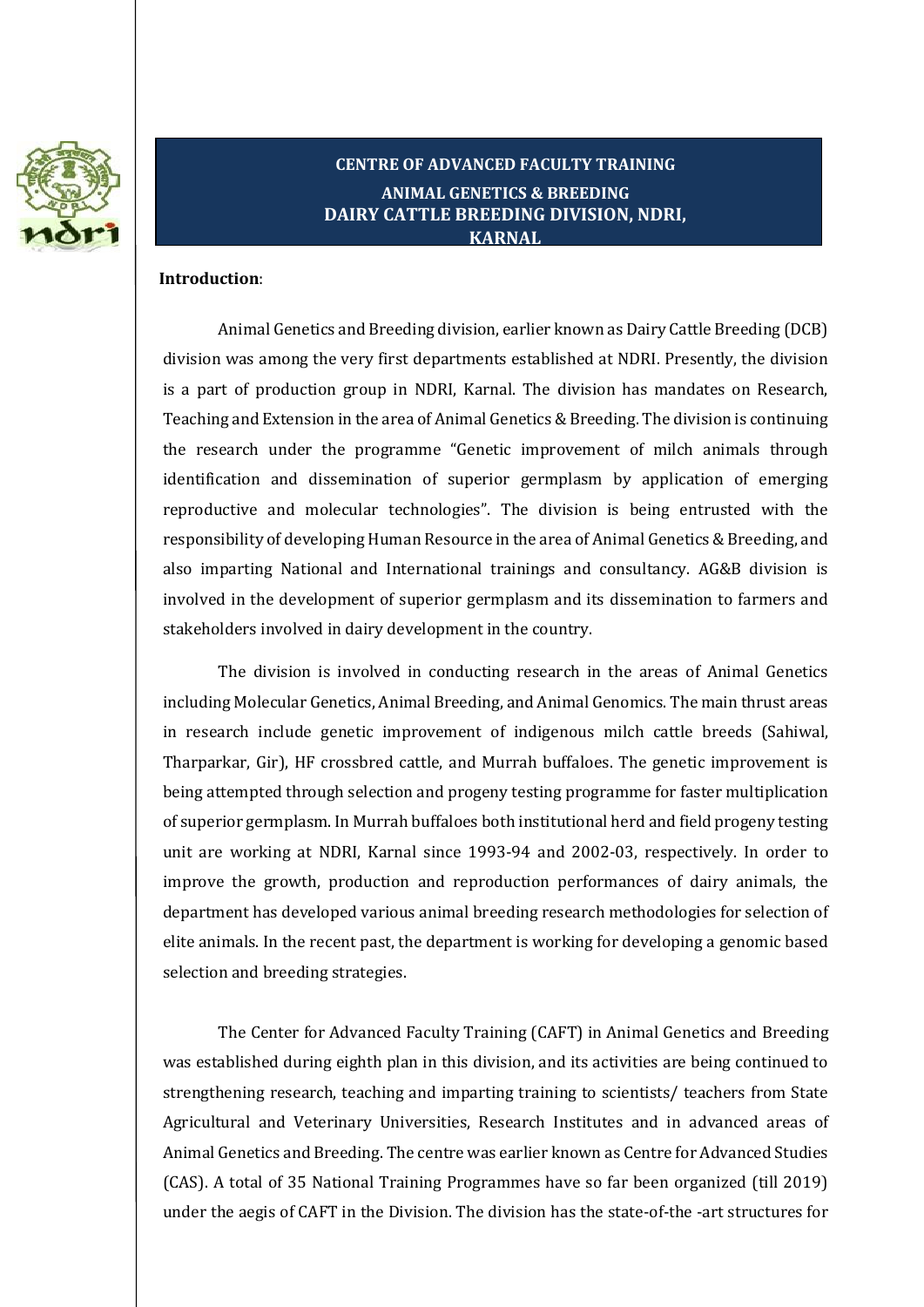research facilities consists of Advanced Animal Breeding and Buffalo breeding labs with latest software facilities, Molecular Genetics Labs, Livestock Record Cell. The division has 9 Scientists, 3 Technical assistant, one Administrative and one Supporting staffs. The divisional Library, teaching and training infrastructure have also been strengthened under CAFT. The Divisional Library has 427 books, 272 M.V.Sc and 128 Ph.D theses.

The department has following infrastructure facilities / labs:

- $\checkmark$  Animal Breeding Lab
- $\checkmark$  Buffalo Breeding Lab
- $\checkmark$  Class Room
- $\checkmark$  Divisional Library
- $\checkmark$  DNA Bank
- Livestock Record Room
- $\checkmark$  Molecular Genetics Lab
- $\checkmark$  Seminar room

# **Faculty: Name & Designation: (as on 15.01.2020)**

- 1. Dr. S. M. Deb, Principal Scientist & Head (Director CAFT)
- 2. Dr. I. D. Gupta, Principal Scientist
- 3. Dr. (Ms.) Archana Verma, Principal Scientist
- 4. Dr. (Mrs.) Anupama Mukherjee, Principal Scientist
- 5. Dr. S. Mukherjee. Principal Scientist
- 6. Dr. Vikas Vohra, Principal Scientist
- 7. Dr. Gopal Rawane, Senior Scientist
- 8. Dr. S. K. Rathi, Scientist
- 9. Dr. Rani Alex, Scientist

# **Technical assistants (as on 15.01.2020)**

- **1.** Sandeep Kumar, STA
- 2. Meenu, T-3
- 3. Mukesh Onkar, T-3

# **Administrative (as on 15.01.2020)**

Mr. Deepak Kumar, UDC

# **Supportive Staff (as on 15.01.2020)**

Mr. Mahinder Singh, SSS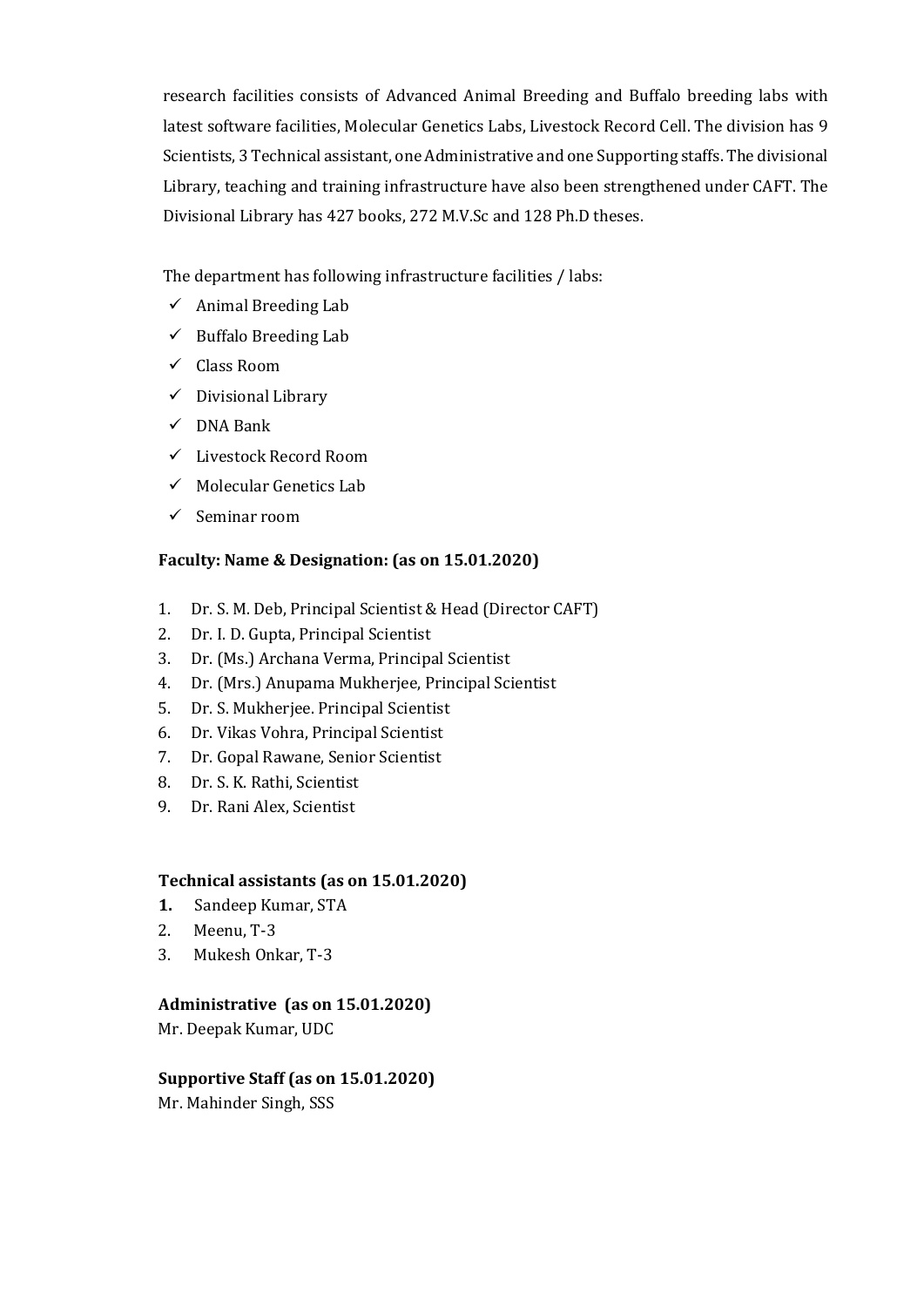# **Human Resource Development:**

| S. No. | <b>Name of the Program</b>                                                                    |                                                           | <b>No. of Participants</b> |                 |       |  |
|--------|-----------------------------------------------------------------------------------------------|-----------------------------------------------------------|----------------------------|-----------------|-------|--|
|        |                                                                                               | <b>Period</b>                                             | <i>Interna</i>             | <b>External</b> | Total |  |
| 1      | Skill<br>Development<br>for<br>Sustainable<br>Livestock<br>Productivity in the Genomic<br>Era | 6th to 26th March<br>2017                                 | 1                          | 18              | 19    |  |
|        |                                                                                               | $(21 \text{ days})$                                       |                            |                 |       |  |
| 2      | Tools<br>for<br>genetic<br>Animal<br>improvement of<br><b>Welfare and Productivity</b>        | $25th$ Feb to $17th$<br>March 2019<br>$(21 \text{ days})$ | 1                          | 17              | 18    |  |
| 3      | Phenomics and<br>Genomic<br>Evaluation of Dairy Animals<br>for Sustainable Production         | $2nd$ to $22nd$ Jan 2020<br>$(21 \text{ days})$           | $\Omega$                   | 20              | 20    |  |

Particulars of Short Courses / Training program for HRD conducted during period 2017-2020

| Infrastructure development (equipment<br>etc.) | Gradient PCR machine, Refrigerated<br>Centrifuge and minor lab equipment. |
|------------------------------------------------|---------------------------------------------------------------------------|
| <b>Renovation of Lecture Room/Laboratories</b> | $\blacksquare$ Nil.                                                       |
| Library upgraded                               | : CAFT cum Divisional Library was<br>upgraded.                            |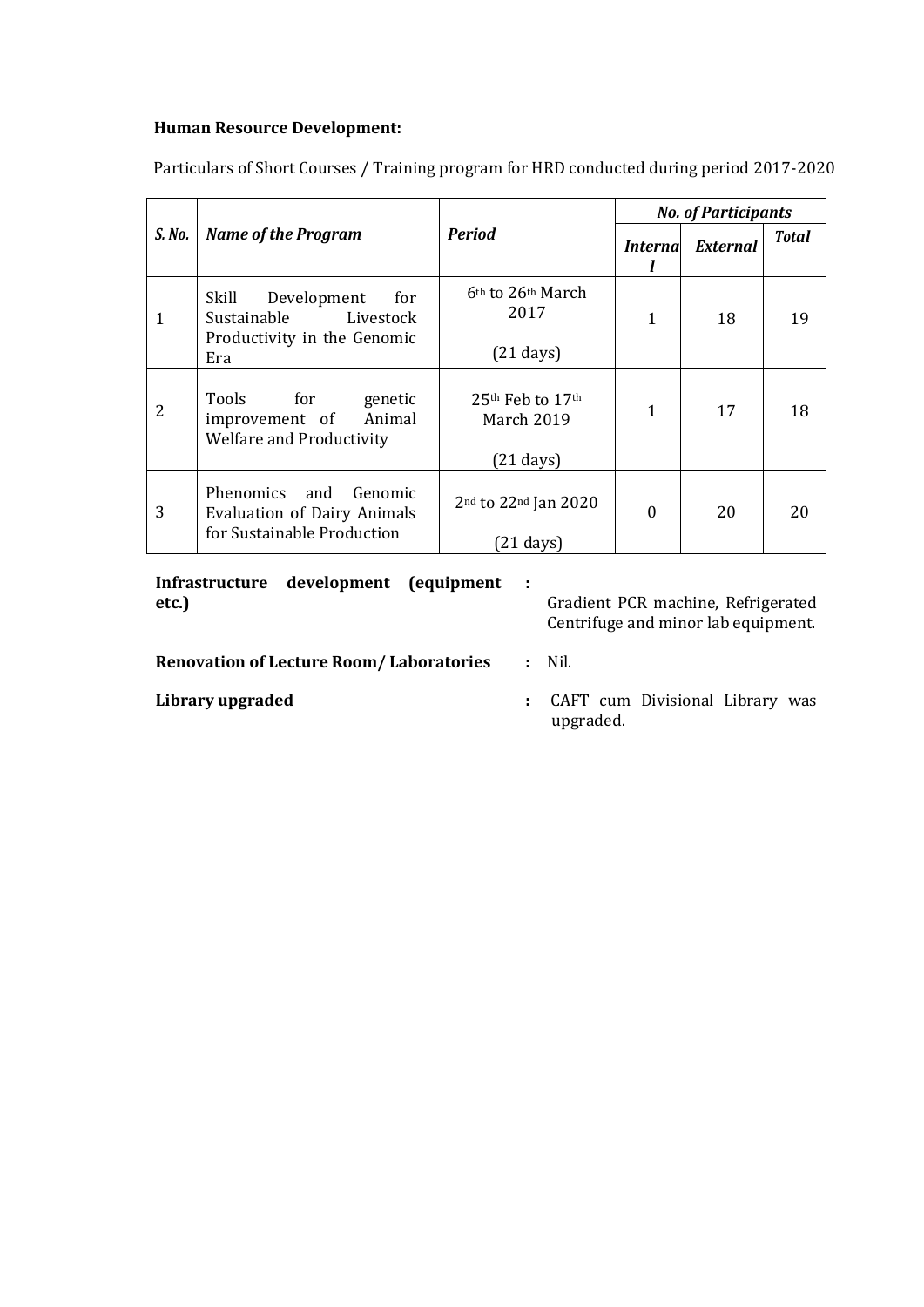#### **Awards/Recognitions:**

# **2017**

- Dr Vikas Vohra received Outstanding Achievement Award-2017, for meritorious and significant contribution made in Agriculture and Allied Sciences by Society for Bioinformatics and Biological Sciences (SBBS) – SUKAST (Jammu)
- Dr Vikas Vohra received Best Oral Presentation award for paper presented entitled "Bovine leptin gene is associated with lactation persistency in crossbred cattle" at XIII National Conference of Indian Society of Animal Genetics and Breeding on Challenges in Quantitative Genetics for Improvement of Indigenous Animal Genetic Resources (AnGR). ICAR-Indian Veterinary Research Institute, Izatnagar-243122, Bareilly (UP) during 19-20 January 2017
- Dr Vikas Vohra received Best Oral Presentation award for paper presented entitled "Fifth monthly test day fat yield depicts maximum heritability estimate in Murrah buffaloes" XIII National Conference of Indian Society of Animal Genetics and Breeding on Challenges in Quantitative Genetics for Improvement of Indigenous Animal Genetic Resources (AnGR). Organized by ICAR-Indian Veterinary Research Institute, Izatnagar-243122, Bareilly (UP) during 19-20 January 2017
- Dr Vikas Vohra received best poster award for paper entitled "Lesser known sheep population of Northern and Western India" presented at National seminar on Improvement of small ruminant production system for livelihood security". Organised by Indian Society for Sheep and Goat Production in collaboration with ICAR-CSWRI Avikanagar and ICAR-CIRG Makhdoom during 9-10 March 2017.

# **2018**

- Singh R, Kumar L S, Gurao A, Mishra SK, Niranjan SK, Vohra V. Dash SK and Kataria RS, received Prof. KN Sharma, Memorial Award (2018) for Best Research Paper entitled "STR markers based genetic diversity evaluation of Chilika buffalo of Odisha state" Published in the Journal of livestock biodiversity 8(1): 29-35
- Dr Vikas Vohra received Best Oral presentation award at International Seminar on Recent Trends and Experimental Approaches in Science, Technology, Nature and Management (Society for Science and Nature) 23-24 Dec., 2018 at FDDI, Jodhpur

# **2019**

- Dr. Vikas Vohra and co-workers, received Best Oral Presentation Award (2019) during XVI National Symposium on Animal Genetic Resources for Food and Social Security (Society for Conservation of Domestic Animal Biodiversity) 7-8 February, 2019 organized by ICAR-National Bureau of Animal Genetic Resources, Karnal - 132001, Haryana
- Shabahat Mumtaz received Young Scientist Award (2019) to paper entitled "Population structure and genetic diversity of Sahiwal dairy cattle in organized herd through pedigree analysis" by Mumtaz, S. and Mukherjee, A. presented at XVI National Symposium held at NBAGR, Karnal on 7 - 8th February, 2019.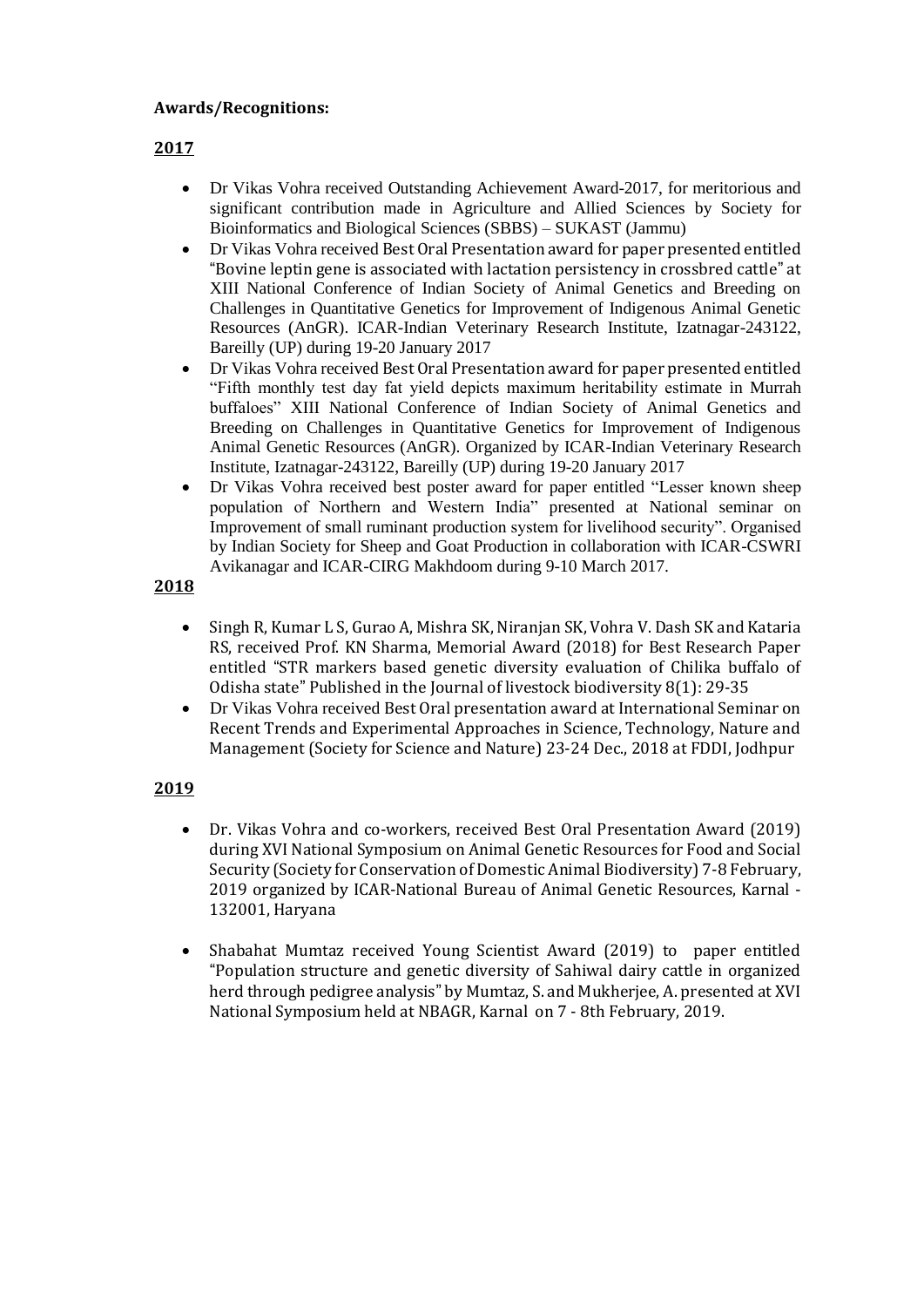#### **Publications:**

#### **Research publications:**

### **2017**

- Bangar Y C, Lawar V S, Nimase R G, Gowane G, Pachpute S T and Nimbalkar C A. (2017) Estimates of covariance components and genetic parameter for growth traits in Deccani sheep. *The BioScan*, 12(2):913-917
- Dash S K, Gupta A K, Singh A, Kumar V, Shivahre P R and Singh M. (2017) Logistic regression analysis for prediction of stayability of Karan Fries crossbred cattle. *Indian Journal of Dairy Science.* 70(2):247-250
- Gowane GR, Akram N, Prince L L L, Prakash V and Kumar A. (2017) Ovar-MHC Polymorphism in Malpura and Avikalin Sheep Vaccinated for Peste des Petits Ruminants (PPR) Virus. *Animal Biotechnology*, 28(4):306-314
- Gowane GR, Akram N, Prince L L L, Prakash V and Kumar A. (2017) Genetic appraisal of serological response post vaccination against enterotoxaemia (ET) in Malpura and Avikalin sheep. *Tropical animal health and production.* 49(4):867-873
- Jain V, Patel B, Umar F P, AjithaKumar H M, Gurjer S K, Gupta I D and Verma A. (2017) Identification of Single Nucleotide Polymorphism in Protein Phosphatase 1 Regulatory Subunit 11 (PPP1R11) gene in Murrah bulls. *Veterinary World* 10 (2):244-248
- Kumar M, Ratwan P, Das R, Chopra A and Vohra V. (2017) Allelic diversity of butyrophilin (BTN1A1) gene in Indian bovines. *Indonesian Journal of Biotechnology*. 22(2):92– 97
- Mishra A K, Vohra V, Raja K N, Singh S and Singh Y. (2017) Principal component analysis of biometric traits to explain body conformation in Kajali sheep of Punjab, India. *Indian Journal of Animal Sciences*. 87(1):93-98
- Mumtaz S, Mukherjee A, Abdul R, Parveen K, Joshi P, Yadav A K and Gupta A K. (2017) Association of single nucleotide polymorphisms of PPP1R11 gene with conception rate in Karan Fries bull. *Indian Journal of Animal Research.* 52:1548-1551
- Rathee S K, Gupta, A K, Raja T V and Chakravarty A K. (2017) Factors influencing production and reproductive performance of Frieswal cattle maintained at organized farm conditions. *Indian Journal of Animal Sciences,* 87(11):1350–1357
- Singh S, Mishra AK, Vohra V, Raja KN, Singh Y, Singh KM, Ganguly I And Arora R. (2017) Microsatellite based genetic diversity estimation in Kajali sheep and its phylogenetic relationship with other indigenous sheep breeds. *Indian Journal of Animal Sciences.* 87(9):1097–1101
- Shivahre P R, Gupta A K, Panmei A, Chakravarty A K, Bhakat M, Dash S K, Sahoo S K, Kumar V, and Singh M. (2017). Effect of nongenetic factors on semen production charecteristics of Murrah buffalo bulls at organized semen station. *Buffalo Bulletin,* 36(1):115-122
- Upadhyay A, Chakravarty A K, Gupta A K, Selvan A S and Singh A P. (2017) Impact of environmental factors on milk constituents and yield traits in Murrah buffaloes. *Indian Journal of Animal Sciences,* 87(7):912–918
- Valsalan J, Gupta A K, Chakravarty A K and Mir M A. (2017) Estimation of genetic parameters for milk composition traits in indian murrah buffaloes. *[Advances in](https://nexusacademicpublishers.com/journal/4)  [Animal and Veterinary Sciences.](https://nexusacademicpublishers.com/journal/4)* 5(5):229-233
- Vohra V, Chopra A, and Chakravarty A K. (2017) Prediction of lactation persistency in crossbred cattle using genotype profile of lactation curve traits. *Indian Journal of Animal Sciences.* 87(1):97-104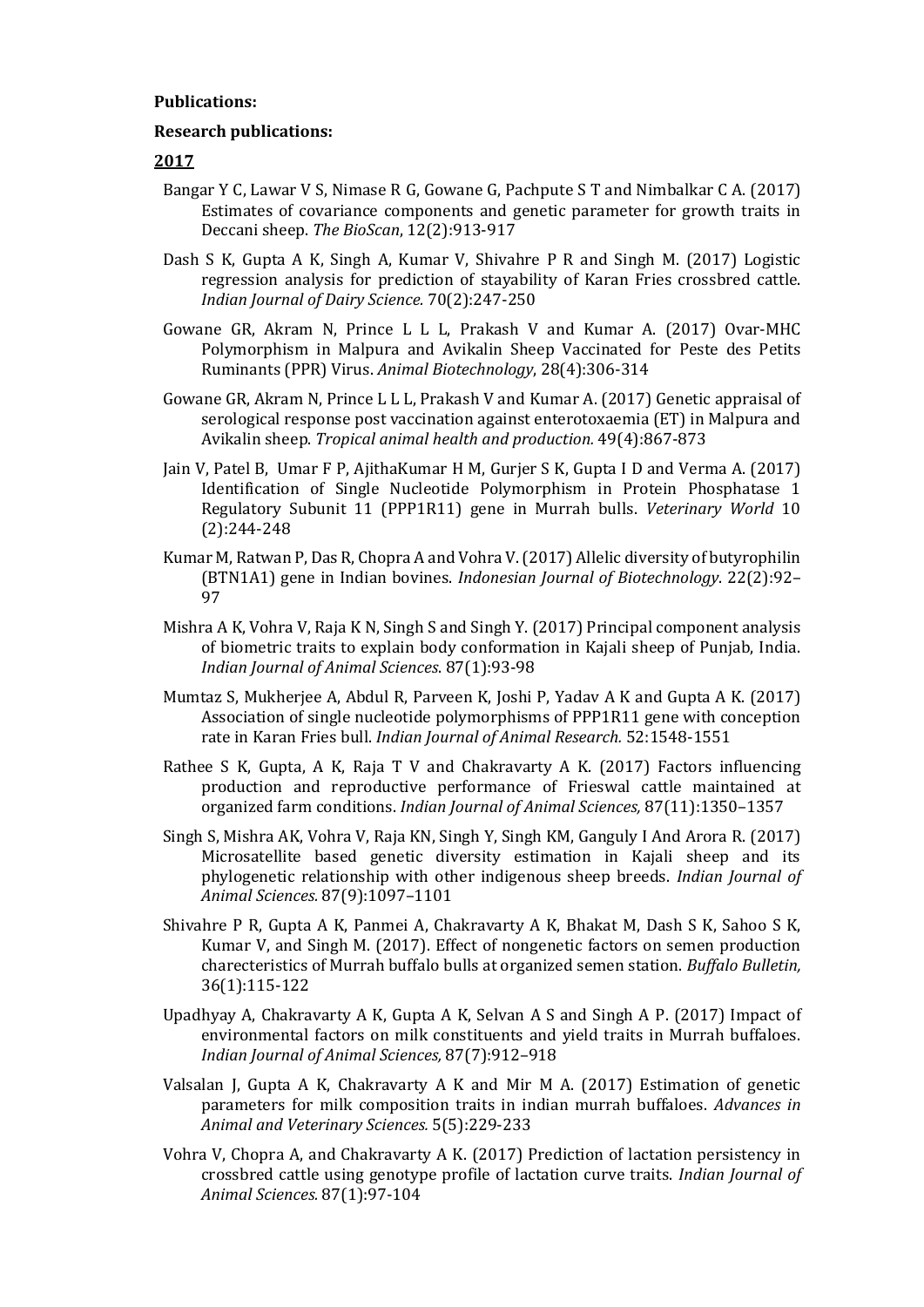- Vohra V, Singh M, Das R, Chopra A and Kataria R S. (2017) Multivariate analysis of biometric traits and their shared variance in Chhattisgarhi buffalo. *Indian Journal of Animal Sciences.* 87 (7):864–870
- Vohra V, Singh M, Mukherjee K and Kataria R S. (2017) Identification and characterization of Chhattisgarhi buffalo population in India. *Indian Journal of Animal Sciences*. 87(2):182-185
- Vohra V, Sodhi M, Niranjan S K, Mishra A K, Chopra A, Kumar M and Joshi A K. (2017) Characterization of rare migratory cattle and evaluation of its phylogeny using short-tandem-repeat-based markers. *Journal of Applied Animal Research.* 45(1):355-363
- Yousuf S, Singh A, Gupta A K, Singh M, Dash S and Mir M A. (2017) Comparison of genetic parameters of first lactation 305 day milk yield using single versus multi-trait animal models in Murrah buffaloes. *Indian Journal of Dairy Science,* 70(6):741-744

#### **2018**

- Behera R, Chakravarty A K, Kashyap N, Bharti, Rai S, Mandal A, Singh A and Gupta A K. (2018) Identification of most suitable temperature humidity index model for daily milk yield of Murrah buffaloes in subtropical climatic condition of India. *Indian Journal of Animal Sciences,* 88(7):834-837
- Behera R, Chakravarty A K, Sahu A, Kashyap N, Rai S, Dash S, Upadhyaya A, Singh A and Gupta A K. (2018) Identification of critical heat stress zone for energy corrected milk yield in Murrah buffaloes using temperature humidity index under subtropical climatic conditions. *Indian Journal of Animal Sciences*, 88(7):838-841
- Chitra A, Jain A, Kumar M, Ratwan P and Gupta A K. (2018) Effect of genetic and nongenetic factors on milk yield and milk composition traits in Murrah buffaloes. *Indian Journal of Animal Research*. 52(2):304-308
- Dash S K, Gupta A K, Manoj M, Kumar V, Shivhre P R and Valsalan J. (2018) Analysis of lifetime performance in Karan Fries Cattle. *Indian Journal of Animal Research,* 52(5):761-767
- Dash S K, Gupta A K, Singh A, Chakravarty A K, Singh M and Kumar V. (2018) Performance appraisal and genetic parameter estimation of all lactation traits in Karan Fries cattle. *Indian Journal of Animal Research*, 52(1):7-12.
- Gowane G R, Akram N, Misra S S, Prakash V and Kumar A. (2018) Genetic diversity of Cahi DRB and DQB1 genes in Sirohi goat. *Journal of Genetics*, 97(2):483-492
- Gowane G R, Prince L L L, Paswan C, Sharma R C and Naqvi S M K. (2018) Migration pattern of Desi sheep of Gujarat – a note. *Journal of Livestock Biodiversity*. 8(1):16- 19
- Gowane G R, Swarnkar C P, Prince L L L and Kumar A. (2018) Genetic parameters for neonatal mortality in lambs at semi-arid region of Rajasthan India. *Livestock Science*, 210:85-92
- Jain V, Patel B, Gupta I D and Verma A. (2018) Exploration of genetic polymorphism in targeted region of Protein Phosphatase 1 Regulatory subunit 11 (PPP1R11) in Murrah bulls. *Indian Journal of Animal Research.* 52: 1409-1412
- Jyoti, Akram N, Kumar R, Kashyap S K, Kumar A and Gowane G R. (2018) Variability of Myostatin gene and its association with growth traits in Malpura sheep. *Indian Journal of Small Ruminants*. 24(2):230-238
- Kour A, Chakravarty A K, Gupta A K ad Raina V. (2018) Identification of genetic marker for CSN3 gene in Karan Fries (Holstein Friesian crossbred) population. *Indian Journal of Animal Sciences,* 88(7):808-811

Kumar A, Mandal A, Gupta A K, Karunakaran M, Das S K and Dutta T K. (2018) Genetic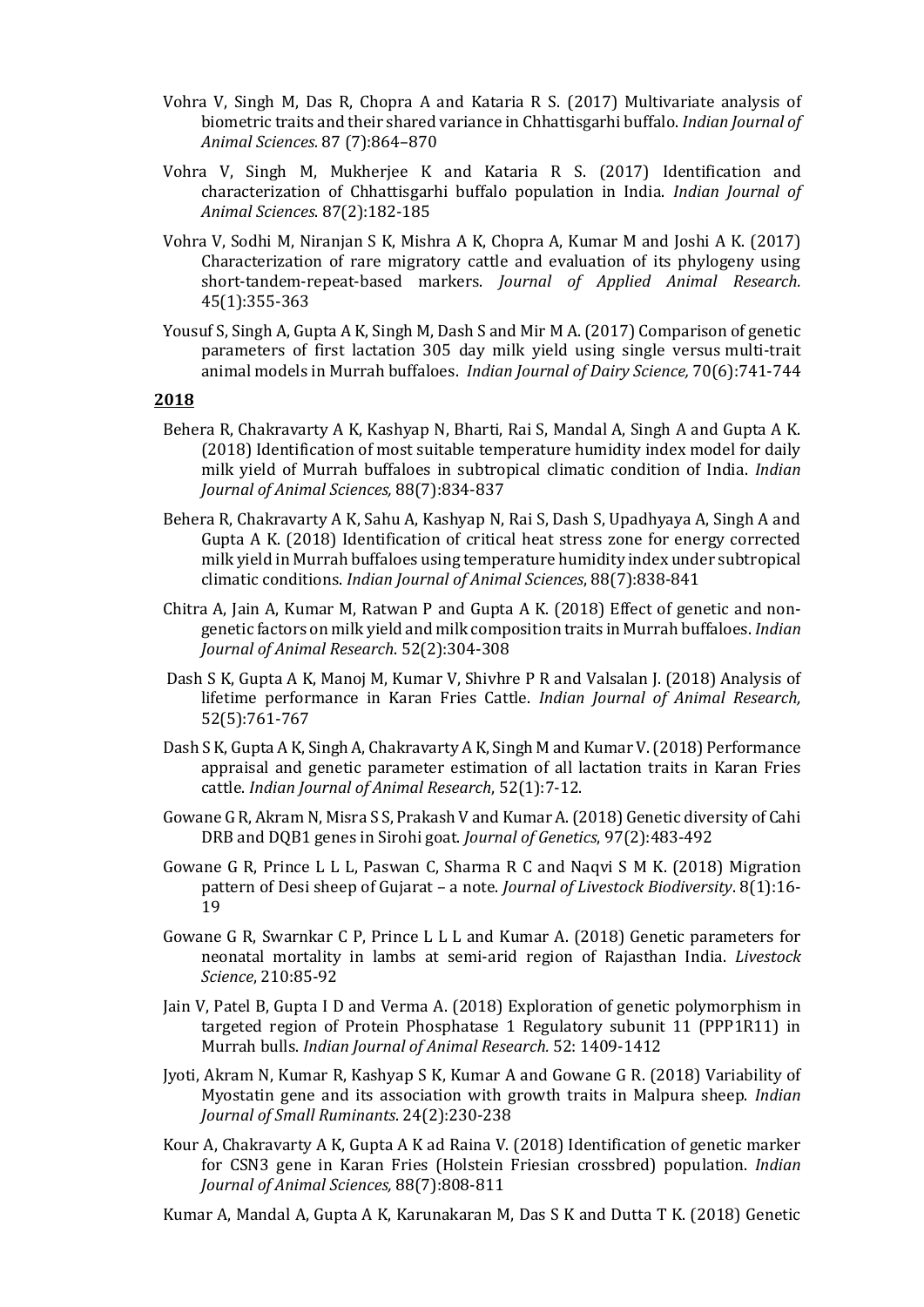analysis of fertility traits in Jersey crossbred cows. *Indian Journal of Animal Research*. 52(8):1113-18

- Mohan G, Gowane G R, Kumar A and Chakravarty A K. (2018) Replacement rate and its components in Malpura sheep in an organized farm of Rajasthan. *Indian Journal of Small Ruminants*. 24(2):221-224
- Mukherjee A, Mukherjee S, Dhakal R, Mech M, Longkumer I, Haque N, Vupru K, Khate K, Jamir I Y, Pongen P, Rajkhowa C, Mitra A, Guldbrandtsen B and Sahana G. (2018) High Density Genotyping reveals Genomic Characterization Population Structure Genetic Diversity of Indian Mithun (*Bos frontalis*). *Scientific Reports*. 8(1):10316
- Parveen K, Gupta A K, Gandhi R S, Chakravarty A K and Mumtaz S. (2018) Genetic analysis of trends in production traits of Sahiwal cows over years using blup with animal model. *Indian Journal of Dairy Science*, 71(4):396-403
- Parveen K, Gupta A K, Gandhi R S, Chakravarty A K and Mumtaz S. (2018) Genetic analysis of trends in production and reproduction traits over years using regression methods in Sahiwal cows. *Indian Journal of Animal Sciences,* 88(3):84-91
- Parveen K, Gupta A K, Gandhi R S, Kalim O and Mumtaz S. (2018) Effect of temperature humidity index on milk production performance of Sahiwal cows. *Indian Journal of Dairy Science,* 71(5):478-482
- Poonam R, Chakravarty A K, Kumar M, Gupta A K, Lathwal S S and Malhotra R. (2018) Production performance and estimation of genetic parameters of production traits in Sahiwal cattle. *Indian Journal of Animal Sciences,* 71(6):592-597
- Sharma A K, Bhatt M, Sankar M, Mohapatra J K, Dash B B, Gowane G R, Saravanan S, Ranjan R and Pattnaik B. (2018) Kinetics of Interferon gamma and Interleukin-21 response following foot and mouth disease virus infection. *Microbial Pathogenesis.*  125:20-25
- Singh R, Lavakumar S, Gurao A, Mishra S K, Niranjan S K, Vohra V, Dash S K and Kataria R S. (2018) STR Marker based genetic diversity evaluation of Chilika buffalo of Odisha State. *Journal of livestock biodiversity.* 8(1): 29-35
- Singh R, Niranjan S K, Rajesh C, Mishra S K, Vohra V, Dash S K, Misra D and Kataria R S. (2018) Cytogenetic characterization of Kalahandi and Paralakhemundi buffaloes of Odisha state confirms their riverine status. *Indian Journal of Dairy Science.* 71(3): 279-283
- Singh R, Rajesh C, Mishra S K, Gurao A, Vohra V, Niranjan S K and Kataria R S. (2018) Comparative expression profiling of heat-stress tolerance associated HSP60 and GLUT-1 genes in Indian buffaloes. *Indian Journal of Dairy Science.* 71(2):183-186
- Sourabh S, Verma A, Gupta I D and Kumar B. (2018) Novel SNPs in DGAT1 gene and their association with milk traits in Murrah buffaloes. *Indian Journal of Dairy Science.* 71(2):187-192
- Vohra V. (2018) Genomic selection and its significance in Indian dairying. *Indian Journal of Dairy Science.* 71(6): 539-545

### **2019**

- Ali S S, Kuralkar S V, Ingawale M V, Waghmare S P, Manwar S J, Kataria R S and Vohra V. (2019) Phenotypic characterization, management and socio-economic impact of Purnathadi buffaloes. *Indian Journal of Animal Sciences*. 89(10):1161-1166
- Chauhan I S, Misra S S, Kumar A and Gowane G R. (2019) Survival analysis of mortality in pre-weaning kids of Sirohi goat. *Animal*. 13(12):2896-2902
- Gowane G R, Kumar A and Nimbkar C. (2019). Challenges and opportunities to livestock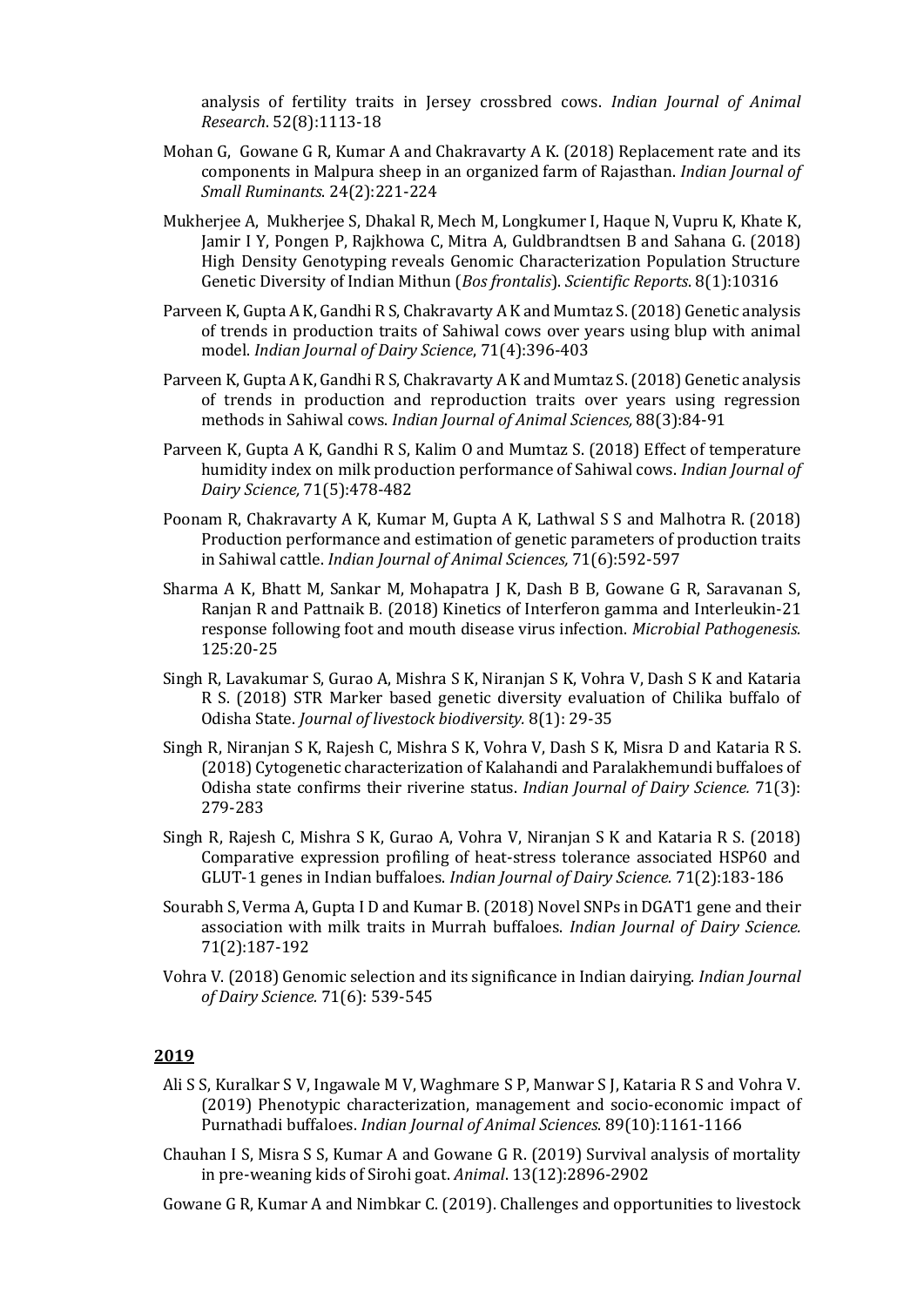breeding programmes in India. *Journal of Animal Breeding and Genetics*. 136(5):329-338

- Gowane G R, Lee S H, Clark S, Moghaddar N, Al‐Mamun H A and van der Werf J H J. (2019) Effect of selection and selective genotyping for creation of reference on bias and accuracy of genomic prediction. *Journal of Animal Breeding and Genetics.*  136(5):390-407
- Gowane G R, Swarnkar C P, Misra S S, Kumar R, Kumar A and Prince L L L. (2019) Genetic parameter estimates for fecal egg counts and their relationship with growth in Avikalin and Malpura sheep. *Animal*. 13(9):1788-1796
- Lavakumar S, Singh R, Niranjan S K, Mishra S K, Kumar P, Vohra V, Dash S K and Kataria R S. (2019) Cytogenetic characterization of Sambalpuri and Manda buffaloes of Odisha. *Indian Journal of Animal Sciences.* 89(1): 53–56
- Mahala S, Saini S, Kumar A, Prince L L L and Gowane G R. (2019) Effect of non-genetic factors on growth traits of Avikalin sheep. *Small Ruminant Research*. 174:47-52
- Mallick P K, Chauhan I S, Gowane G R, Thirumurgan P, Murali G and Kumar A. (2019) Average daily gain and kleiber ratio in Bharat merino sheep. *Indian Journal of Small Ruminants*. 25:151-155
- Mishra S K, Dubey P K, Dhiman A, Dubey S, Verma D, Kaushik A C, Singh R, Niranjan S K, Vohra V, Mehrara K L and Kataria R S. (2019) Sequence-based structural analysis and evaluation of polymorphism in buffalo Nod-like receptor-1 gene. *3 Biotech.* 9(1): 26
- Mishra S K, Dubey P K, Goyal S, Singh S, Niranjan S K, Vohra V, Mukesh M and Kataria R S. (2019) Identification of novel polymorphism in buffalo stanniocalcin-1 gene and its expression analysis in mammary gland under different stages of lactation. *Journal of Genetics.* 98:38
- Mukherjee A, Mukherjee S, Longkumer I, Mech M, Haque N, Vupru K, Khate K and Rajkhowa C. (2019) Genomic Characterization of Mithun (*Bos frontalis*) Populations using High Density SNP array. *Indian Journal of Genetics and Plant Breeding.* 79(1):
- Mukherjee S, Mukherjee A, Jasrotia R S, Jaiswal S, Iquebal M A, Longkumer I, Mech M, Vüpru K, Khate K, Rajkhowa C, Rai A and Kumar D. (2019) Muscle transcriptome signature and gene regulatory network analysis in two divergent lines of a hilly bovine species Mithun (*Bos frontalis*). *Genomics*. 112(1):252-262
- Mumtaz S and Mukherjee A. (2019) Incidence of Inbreeding and its Influence on Performance Traits in Sahiwal Cattle. *Journal of Livestock Biodiversity.* 9(1):36-40
- Nehra A K, Gowane G R, Kuriyal A, Chaurasiya A, Kumar R, Bhinsara D B, Parthasarathi B C, Bhawana K, Khare R K, Prasad A, Chandra D and Sankar M. (2019) Immune response against subclinical haemonchosis in Himalayan hill goats. *Veterinary Parasitology*. 267:47-53
- Pandey M, Raja K N , Yousuf S and Gupta A K. (2019) Effect of non-genetic factors on First Lactation 305 days and Lifetime Milk Yield in Sahiwal cattle. *Indian Journal of Dairy Science,* 72(1): 89-92
- Ratwan P; Chakravarty A K, Kumar M and Gupta A K. (2019) Genetic analysis of reproductive traits of Sahiwal cattle. *Indian Journal of Animal Sciences.* 89(9):961- 965
- Ratwan P; Chakravarty A K, Kumar M, Sharma N, Kour A and Gupta A K. (2019) Assessment of expected genetic gain in average daily milk yield in different milk productivity groups on simulating selection intensity in Sahiwal cattle. *Indian Journal of Animal Sciences.* 89(7):100-102
- Saikia J, Verma A, Gupta I D, Singh S and Hazarika D. (2019) Identification of genetic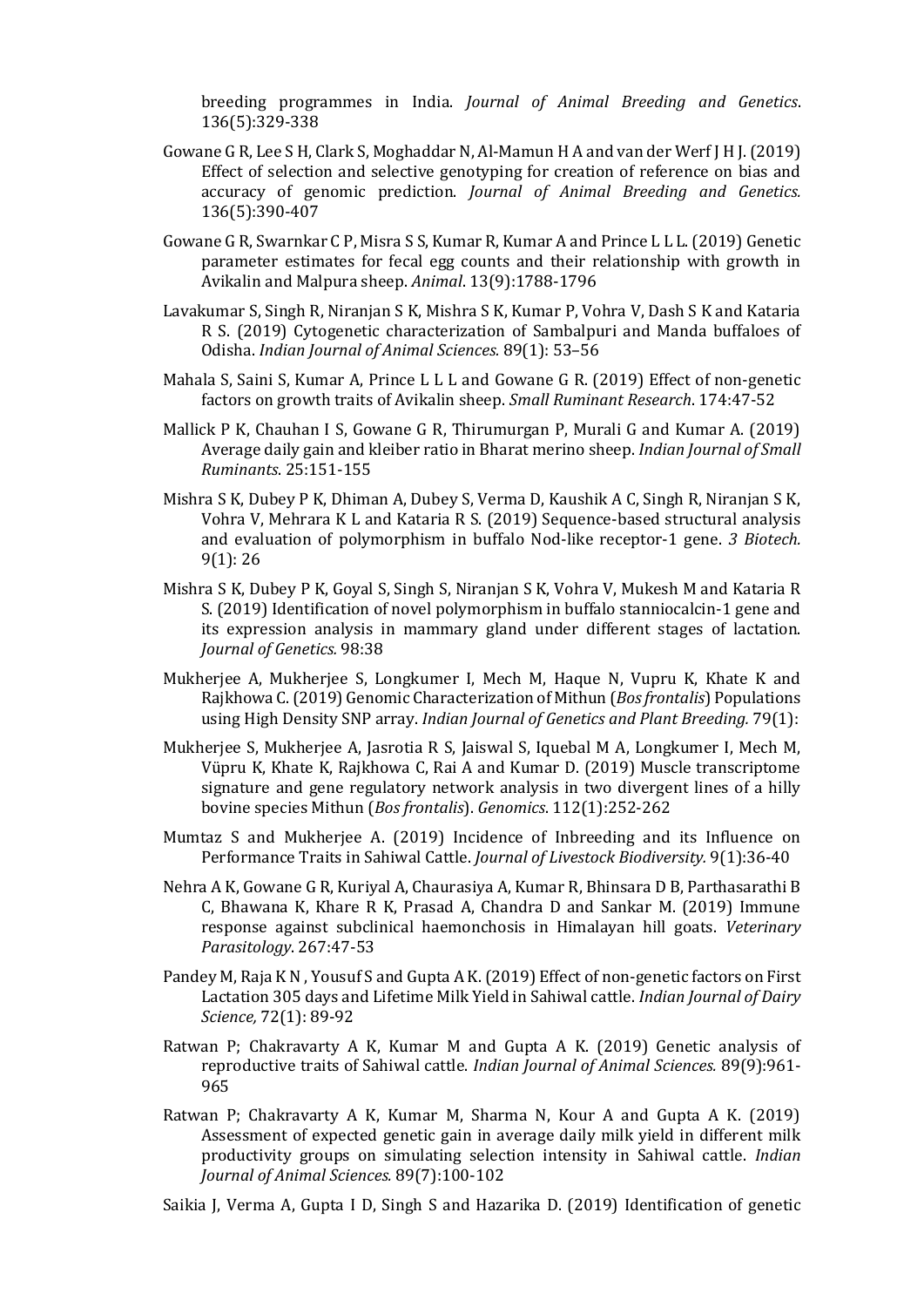variants in HSF1 gene and their association with heat tolerance in Murrah buffaloes. *Indian Journal of Animal Sciences.* 89(10): 1099–1103

- Singh K V, Dixit S P, Sharma A, Vohra V, Kant N, Dangi P S and Kumar R. (2019) Differentiating characteristics among three new goat populations from north India. *Indian Journal of Animal Sciences.* 89(7):746-751
- Singh N P, Vohra V, Das R, Verma U, Tantia M S and Kataria R S. (2019) Elucidating the genetic diversity using SSR based markers in Gojri buffalo. *Indian Journal of Animal Sciences*. 89(5):522-527
- Sharma R, Ahlawat S, Sharma H, Kulkarni V S, Kataria R S, Vohra V and Tantia M S. (2019) Microsatellite based Genetic Diversity and Mutation-Drift Equilibrium in Dharwadi Buffalo (*Bubalus bubalis*) of India. *Agricultural Research.* 8(4):553–558
- Swarnkar C P, Gowane G R, Prince L L L and Sonawane G G. (2019) Risk factor analysis for neonatal lamb mortality in Malpura sheep. *Indian Journal of Animal Sciences*. 89(6):640-644
- Gowane G R, Akram N, Misra S S, Chopra A, Sharma R C and Kumar A. (2020). The breeding structure for the small ruminant resources in India. *Tropical Animal Health and Production*. [Epub ahead of print]

| S.  | <b>Title</b>                                                                                | <b>Authors</b>                                                      | Year | <b>Published by</b>                  |
|-----|---------------------------------------------------------------------------------------------|---------------------------------------------------------------------|------|--------------------------------------|
| No. |                                                                                             |                                                                     |      |                                      |
| 1.  | Skill Development for<br>Sustainable Livestock<br>Productivity in the Genomic<br>Era        | Anupama Mukehrjee,<br>M. Bhakat, A.K. Gupta<br>& A.K. Chakravarty   | 2017 | CAFT (AG&B),<br>ICAR-NDRI,<br>Karnal |
| 2.  | <b>Tools for Genetic</b><br><b>Improvement of Animal</b><br><b>Welfare and Productivity</b> | Anupama Mukehrjee,<br>M. Bhakat, A.K. Gupta<br>& S.M. Deb           | 2019 | CAFT (AG&B),<br>ICAR-NDRI,<br>Karnal |
| 3.  | Phenomics and Genomic<br><b>Evaluation of Dairy Animals</b><br>for Sustainable Production   | Vikas Vohra,<br>Anupama Mukherjee,<br>Sudarshan Kumar &<br>S.M. Deb | 2020 | CAFT (AG&B),<br>ICAR-NDRI,<br>Karnal |

#### **Books/ Proceedings/ Manuals:**